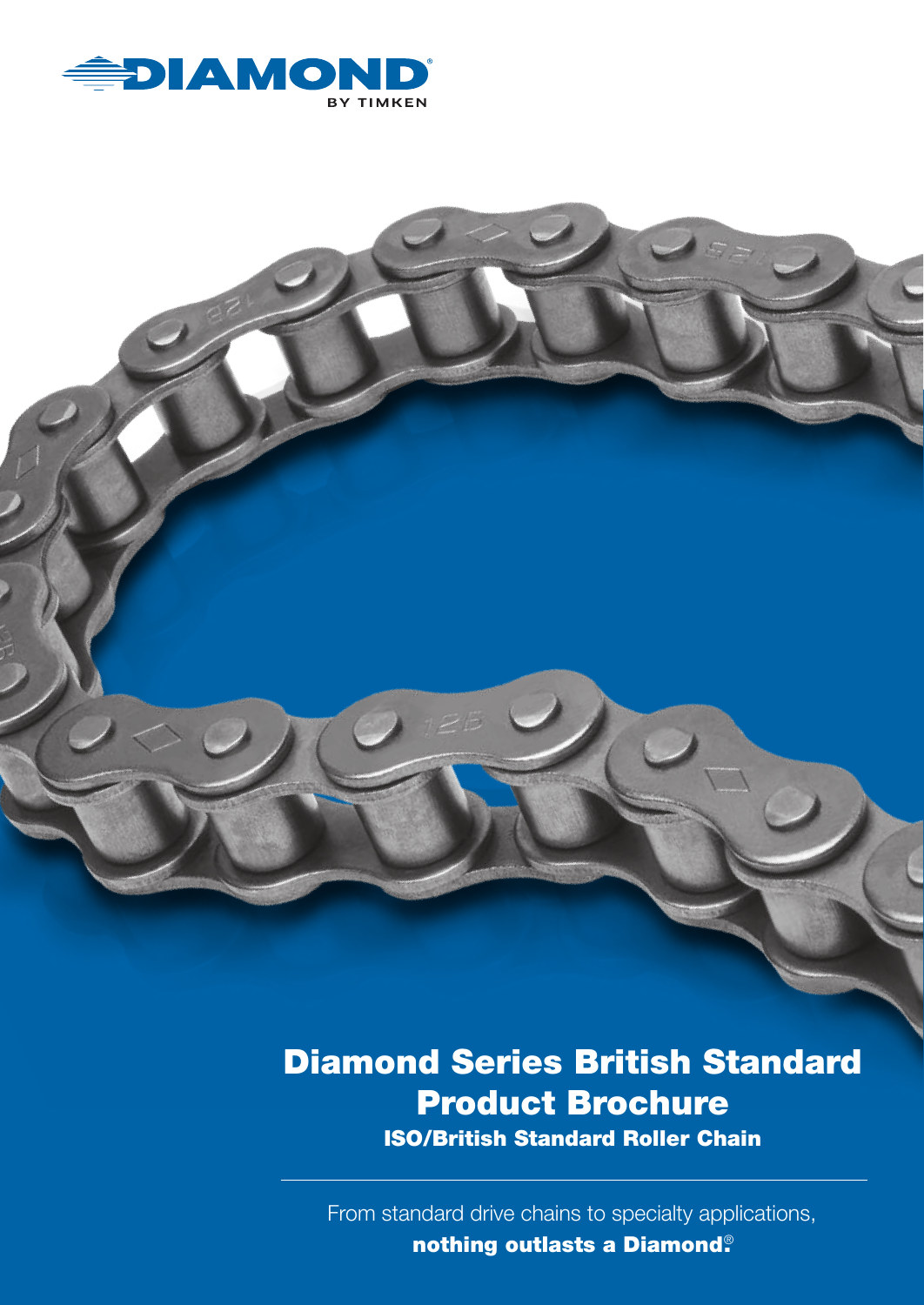# Diamond Chain **Company**

Since its founding in 1890, Diamond has been singularly focused on one goal: producing the world's best roller chain. The best chain for the most demanding applications is what drove early adapters like the Wright Brothers and Henry Ford to choose Diamond, and is the reason thousands more continue to choose Diamond today.

Diamond is now part of the Timken Company, a global industrial leader of engineered bearings and mechanical power transmission products. By leveraging Timken's technical, manufacturing, and distribution resources, Diamond Chain is well positioned to deliver innovative products with unrivaled quality.

An early outcome of this new relationship is Diamond ISO/British Standard roller chain.



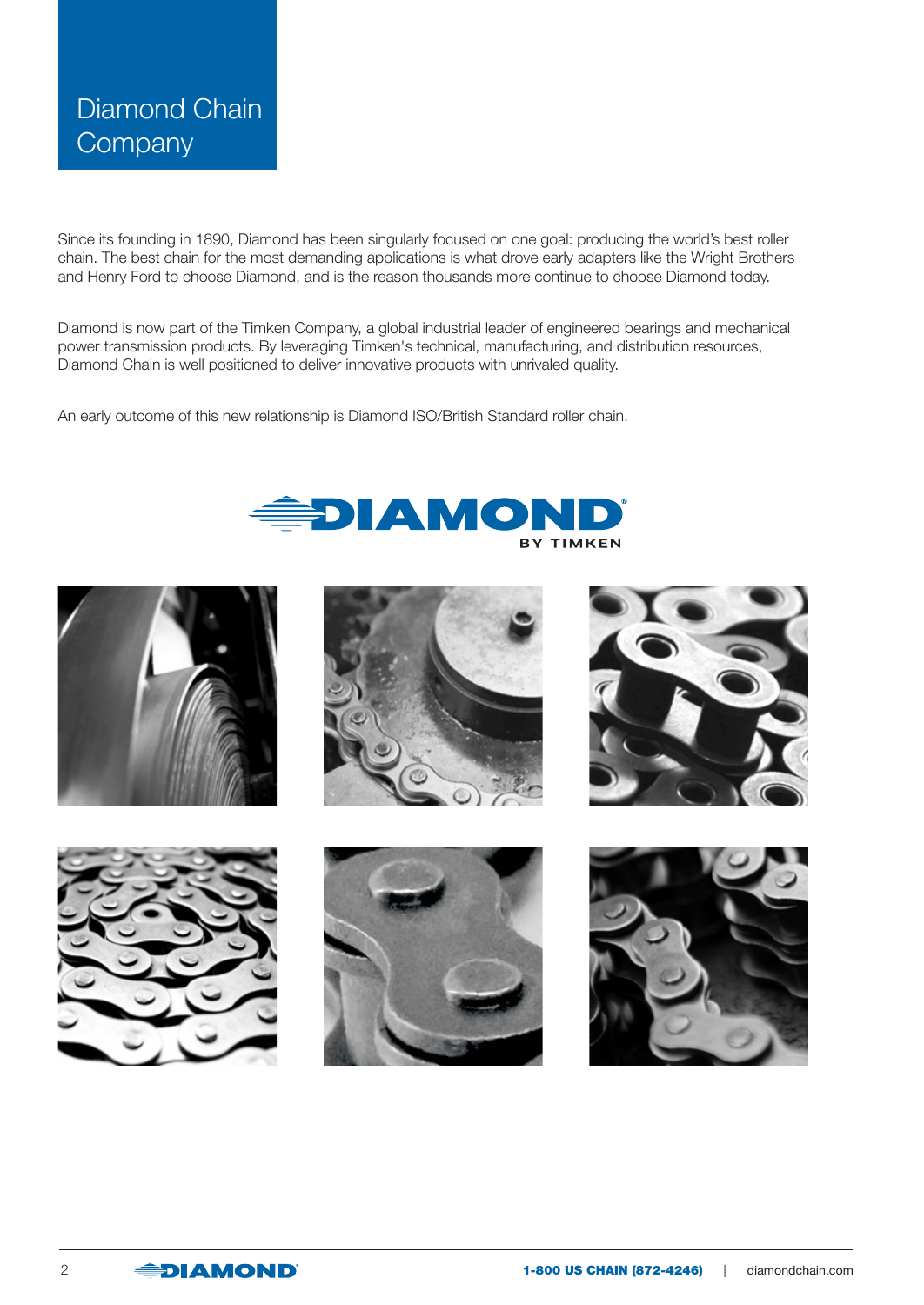

#### Diamond ISO/British Standard Roller Chain

Diamond ISO/British Standard roller chain utilizes the same design and manufacturing principles as Diamond ANSI Standard roller chain, widely recognized as being the best performing chain for the most demanding applications. Through the use of the Diamond Difference – the unique skill set and knowledge-base developed over Diamond's nearly 130 year history in material specifications, fabrication, assembly, and lubrication – Diamond ISO/British Standard delivers best-in-class wear performance against the competition. Whether the application calls for ISO/ British Standard or ANSI Standard roller chain, Nothing Outlasts a Diamond®.

#### ISO/British Standard 10B-1 Accelerated Wear Test (time to wear limit)



Accelerated Test Conditions: 1,172 RPM, 91lbs tension, 3.5 chain HP, 21T x 21T sprockets





Accelerated Test Conditions: 1,172 RPM, 91lbs tension, 3.5 chain HP, 21T x 21T sprockets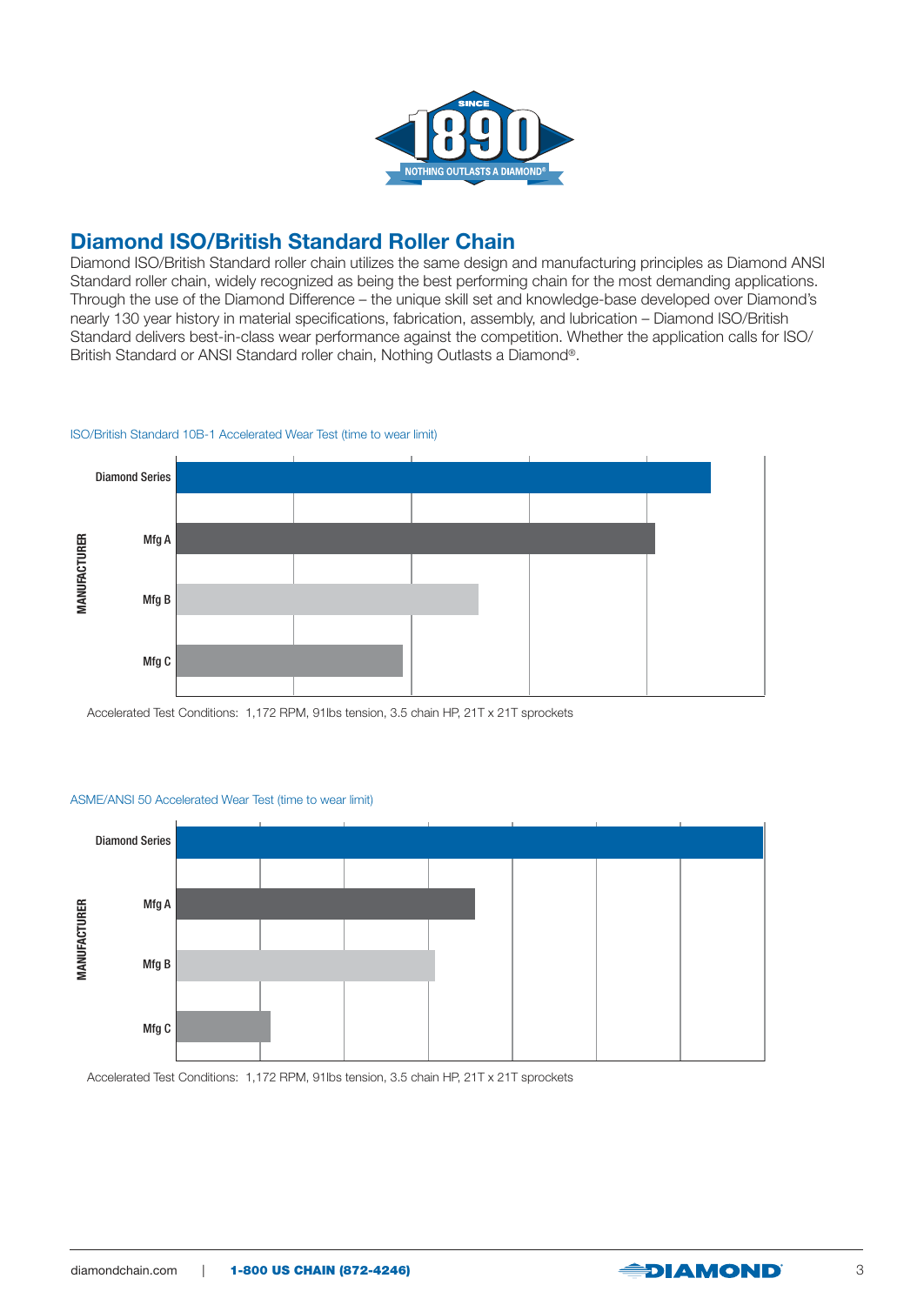

Diamond offers a wide variety of ISO/British Standard roller chains. All chains in this section adhere to the ISO (International Standards Organziation) metric requirements (IS 606, BS228, DIN 8187) for dimensions, interoperability, and sprocket fit.

This section will address the following ISO/British Standard roller chain types and options:

| Carbon Steel               | Carbon steel ISO/British Standard roller chain offers superior wear and fatigue performance in industrial                                                                                                                                                             |
|----------------------------|-----------------------------------------------------------------------------------------------------------------------------------------------------------------------------------------------------------------------------------------------------------------------|
| Chain                      | applications.                                                                                                                                                                                                                                                         |
| Oval Contour I             | Oval contour ISO/British Standard roller chain features full oval contour linkplates for maximum plate                                                                                                                                                                |
| Chain                      | rigidity in fatigue critical applications.                                                                                                                                                                                                                            |
| Stainless Steel L<br>Chain | Stainless steel ISO/British Standard roller chain is intended for applications involving frequent water<br>washdowns or exposure to chemicals, such as food and beverage, packaging, meat processing, baking,<br>fertilizer, pharmaceutical, or medical applications. |
| Attachments                | Listing of attachments available for ISO/British Standard roller chain.                                                                                                                                                                                               |

Note: please contact Diamond Chain Customer Service for additional information on attachments for ISO/ British Standard roller chain.

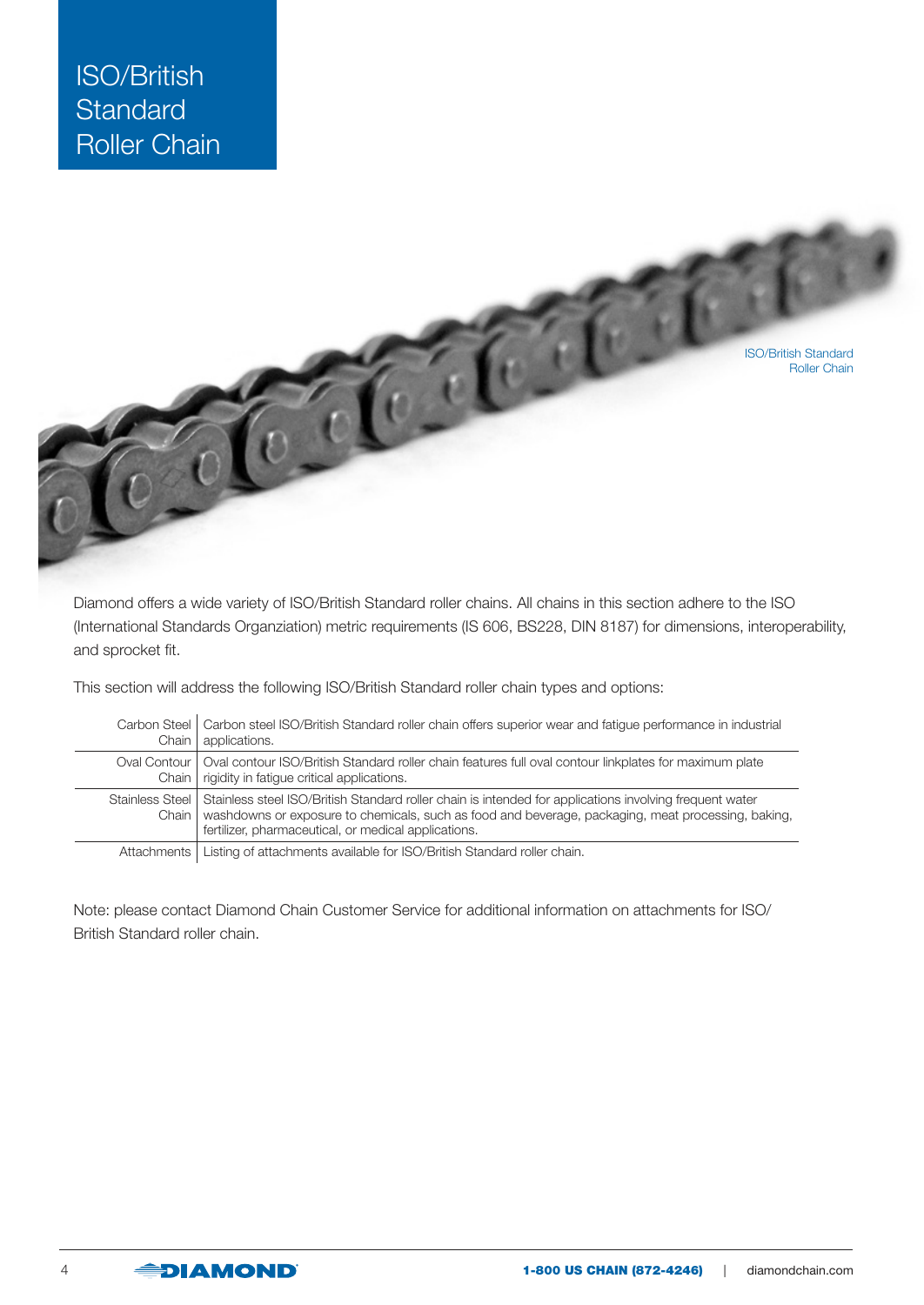### ISO/British Standard Chains, Carbon Steel

Diamond Chain ISO/British Standard Series carbon steel chain is manufactured to the International Standards Organization metric dimensions (IS 606, BS228, DIN 8187) for dimensions, interoperability, and sprocket fit.



| <b>Diamond Part</b><br><b>Number</b> | <b>Pitch</b>   | <b>Roller</b><br>Width (W) | <b>Roller</b><br><b>Diameter</b><br>(d1) | Pin<br><b>Diameter</b><br>(d2) | <b>Roller</b><br><b>Link Plate</b><br>Thickness (T) | <b>Pin Link</b><br><b>Plate</b><br>Thickness (t) | <b>Chain Width,</b><br>Cottered (LC) | <b>Chain Width</b><br><b>Riveted (L)</b> | <b>Cemter to</b><br>Cemter (L) | <b>Max Link</b><br><b>Plate Height</b><br>(H) | Avg. Weight   | <b>Avg. Tensile</b><br><b>Strength</b> |
|--------------------------------------|----------------|----------------------------|------------------------------------------|--------------------------------|-----------------------------------------------------|--------------------------------------------------|--------------------------------------|------------------------------------------|--------------------------------|-----------------------------------------------|---------------|----------------------------------------|
|                                      | mm             | mm                         | mm                                       | mm                             | mm                                                  | mm                                               | mm                                   | mm                                       | mm                             | mm                                            | kg/m          | kN                                     |
|                                      | in             | in                         | in                                       | in                             | in                                                  | in                                               | in                                   | in                                       | in                             | in                                            | lb/ft         | Ibf                                    |
| <b>DMD-05B-1</b>                     | 8.00           | 3.00                       | 5.00                                     | 2.31                           | 0.90                                                | 0.90                                             | 11.70                                | 8.60                                     | $\overline{\phantom{0}}$       | 7.10                                          | 0.09          | 5.88                                   |
|                                      | 0.315          | 0.118                      | 0.197                                    | 0.091                          | 0.035                                               | 0.035                                            | 0.461                                | 0.339                                    | $\overline{\phantom{a}}$       | 0.280                                         | 0.063         | 1,323                                  |
| <b>DMD-06B-1</b>                     | 9.53<br>0.375  | 5.72<br>0.225              | 6.35<br>0.250                            | 3.28<br>0.129                  | 1.40<br>0.055                                       | 1.10<br>0.043                                    | 16.80<br>0.661                       | 13.50<br>0.531                           | -                              | 8.20<br>0.323                                 | 0.41<br>0.277 | 10.79<br>2,425                         |
| <b>DMD-06B-2</b>                     | 9.53           | 5.72                       | 6.35                                     | 3.28                           | 1.40                                                | 1.10                                             | 27.10                                | 23.80                                    | 10.24                          | 8.20                                          | 0.79          | 18.63                                  |
|                                      | 0.375          | 0.225                      | 0.250                                    | 0.129                          | 0.055                                               | 0.043                                            | 1.067                                | 0.937                                    | 0.403                          | 0.323                                         | 0.528         | 4,189                                  |
| <b>DMD-06B-3</b>                     | 9.53           | 5.72                       | 6.35                                     | 3.28                           | 1.40                                                | 1.10                                             | 37.30                                | 34.00                                    | 10.24                          | 8.20                                          | 1.22          | 27.95                                  |
|                                      | 0.375          | 0.225                      | 0.250                                    | 0.129                          | 0.055                                               | 0.043                                            | 1.469                                | 1.339                                    | 0.403                          | 0.323                                         | 0.818         | 6,283                                  |
| <b>DMD-08B-1</b>                     | 12.70<br>0.500 | 7.75<br>0.305              | 8.51<br>0.335                            | 4.45<br>0.175                  | 1.50<br>0.059                                       | 1.50<br>0.059                                    | 20.70<br>0.815                       | 17.00<br>0.669                           | $\overline{\phantom{0}}$       | 11.80<br>0.465                                | 0.70<br>0.469 | 19.12<br>4,299                         |
| <b>DMD-08B-2</b>                     | 12.70          | 7.75                       | 8.51                                     | 4.45                           | 1.50                                                | 1.50                                             | 34.90                                | 31.00                                    | 13.92                          | 11.80                                         | 1.33          | 37.76                                  |
|                                      | 0.500          | 0.305                      | 0.335                                    | 0.175                          | 0.059                                               | 0.059                                            | 1.374                                | 1.220                                    | 0.548                          | 0.465                                         | 0.897         | 8,488                                  |
| <b>DMD-08B-3</b>                     | 12.70          | 7.75                       | 8.51                                     | 4.45                           | 1.50                                                | 1.50                                             | 48.80                                | 44.90                                    | 13.92                          | 11.80                                         | 2.00          | 56.63                                  |
|                                      | 0.500          | 0.305                      | 0.335                                    | 0.175                          | 0.059                                               | 0.059                                            | 1.921                                | 1.768                                    | 0.548                          | 0.465                                         | 1.343         | 12,732                                 |
| <b>DMD-10B-1</b>                     | 15.88<br>0.625 | 9.65<br>0.380              | 10.16<br>0.400                           | 5.08<br>0.200                  | 1.70<br>0.067                                       | 1.70<br>0.067                                    | 23.70<br>0.933                       | 19.60<br>0.772                           | $\overline{\phantom{0}}$       | 14.70<br>0.579                                | 0.91<br>0.609 | 27.46<br>6,173                         |
| <b>DMD-10B-2</b>                     | 15.88          | 9.65                       | 10.16                                    | 5.08                           | 1.70                                                | 1.70                                             | 40.30                                | 36.20                                    | 16.59                          | 14.70                                         | 1.80          | 54.82                                  |
|                                      | 0.625          | 0.380                      | 0.400                                    | 0.200                          | 0.067                                               | 0.067                                            | 1.587                                | 1.425                                    | 0.653                          | 0.579                                         | 1.210         | 12,323                                 |
| <b>DMD-10B-3</b>                     | 15.88          | 9.65                       | 10.16                                    | 5.08                           | 1.70                                                | 1.70                                             | 56.90                                | 52.80                                    | 16.59                          | 14.70                                         | 2.71          | 82.23                                  |
|                                      | 0.625          | 0.380                      | 0.400                                    | 0.200                          | 0.067                                               | 0.067                                            | 2.240                                | 2.079                                    | 0.653                          | 0.579                                         | 1.824         | 18,485                                 |
| <b>DMD-12B-1</b>                     | 19.05<br>0.750 | 11.68<br>0.460             | 12.07<br>0.475                           | 5.72<br>0.225                  | 1.80<br>0.071                                       | 1.80<br>0.071                                    | 27.30<br>1.075                       | 22.70<br>0.894                           |                                | 16.10<br>0.634                                | 1.13<br>0.760 | 32.85<br>7,385                         |
| <b>DMD-12B-2</b>                     | 19.05          | 11.68                      | 12.07                                    | 5.72                           | 1.80                                                | 1.80                                             | 46.80                                | 42.20                                    | 19.46                          | 16.10                                         | 2.27          | 63.74                                  |
|                                      | 0.750          | 0.460                      | 0.475                                    | 0.225                          | 0.071                                               | 0.071                                            | 1.843                                | 1.661                                    | 0.766                          | 0.634                                         | 1.526         | 14,330                                 |
| <b>DMD-12B-3</b>                     | 19.05          | 11.68                      | 12.07                                    | 5.72                           | 1.80                                                | 1.80                                             | 65.50                                | 60.90                                    | 19.46                          | 16.10                                         | 3.42          | 95.62                                  |
|                                      | 0.750          | 0.460                      | 0.475                                    | 0.225                          | 0.071                                               | 0.071                                            | 2.579                                | 2.398                                    | 0.766                          | 0.634                                         | 2.301         | 21,495                                 |
| <b>DMD-16B-1</b>                     | 25.40<br>1.000 | 17.02<br>0.670             | 15.88<br>0.625                           | 8.28<br>0.326                  | 4.00<br>0.157                                       | 3.20<br>0.126                                    | 41.50<br>1.634                       | 36.10<br>1.421                           | $\overline{\phantom{0}}$       | 21.00<br>0.827                                | 2.69<br>1.807 | 73.55<br>16,535                        |
| <b>DMD-16B-2</b>                     | 25.40          | 17.02                      | 15.88                                    | 8.28                           | 4.00                                                | 3.20                                             | 73.40                                | 68.00                                    | 31.88                          | 21.00                                         | 5.30          | 147.10                                 |
|                                      | 1.000          | 0.670                      | 0.625                                    | 0.326                          | 0.157                                               | 0.126                                            | 2.890                                | 2.677                                    | 1.255                          | 0.827                                         | 3.559         | 33,069                                 |
| <b>DMD-16B-3</b>                     | 25.40          | 17.02                      | 15.88                                    | 8.28                           | 4.00                                                | 3.20                                             | 105.30                               | 99.90                                    | 31.88                          | 21.00                                         | 7.91          | 220.65                                 |
|                                      | 1.000          | 0.670                      | 0.625                                    | 0.326                          | 0.157                                               | 0.126                                            | 4.146                                | 3.933                                    | 1.255                          | 0.827                                         | 5.312         | 49,604                                 |
| <b>DMD-20B-1</b>                     | 31.75<br>1.250 | 19.56<br>0.770             | 19.05<br>0.750                           | 10.19<br>0.401                 | 4.70<br>0.185                                       | 4.70<br>0.185                                    | 49.30<br>1.941                       | 43.20<br>1.701                           |                                | 26.40<br>1.039                                | 3.92<br>2.637 | 106.40<br>23,920                       |
| <b>DMD-20B-2</b>                     | 31.75          | 19.56                      | 19.05                                    | 10.19                          | 4.70                                                | 4.70                                             | 85.80                                | 79.70                                    | 36.45                          | 26.40                                         | 7.71          | 212.80                                 |
|                                      | 1.250          | 0.770                      | 0.750                                    | 0.401                          | 0.185                                               | 0.185                                            | 3.378                                | 3.138                                    | 1.435                          | 1.039                                         | 5.178         | 47,840                                 |
| <b>DMD-20B-3</b>                     | 31.75          | 19.56                      | 19.05                                    | 10.19                          | 4.70                                                | 4.70                                             | 122.10                               | 116.00                                   | 36.45                          | 26.40                                         | 11.51         | 319.21                                 |
|                                      | 1.250          | 0.770                      | 0.750                                    | 0.401                          | 0.185                                               | 0.185                                            | 4.807                                | 4.567                                    | 1.435                          | 1.039                                         | 7.735         | 71,760                                 |
| <b>DMD-24B-1</b>                     | 38.10          | 25.40                      | 25.40                                    | 14.63                          | 6.30                                                | 6.30                                             | 60.00                                | 53.40                                    | $\overline{a}$                 | 33.40                                         | 7.06          | 178.48                                 |
|                                      | 1.500          | 1.000                      | 1.000                                    | 0.576                          | 0.248                                               | 0.248                                            | 2.362                                | 2.102                                    | ÷,                             | 1.315                                         | 4.744         | 40,124                                 |
| <b>DMD-24B-2</b>                     | 38.10          | 25.40                      | 25.40                                    | 14.63                          | 6.30                                                | 6.30                                             | 107.60                               | 101.00                                   | 48.36                          | 33.40                                         | 13.95         | 356.96                                 |
|                                      | 1.500          | 1.000                      | 1.000                                    | 0.576                          | 0.248                                               | 0.248                                            | 4.236                                | 3.976                                    | 1.904                          | 1.315                                         | 9.374         | 80,248                                 |
| DMD-24B-3                            | 38.10          | 25.40                      | 25.40                                    | 14.63                          | 6.30                                                | 6.30                                             | 156.60                               | 150.00                                   | 48.36                          | 33.40                                         | 20.86         | 535.44                                 |
|                                      | 1.500          | 1.000                      | 1.000                                    | 0.576                          | 0.248                                               | 0.248                                            | 6.165                                | 5.906                                    | 1.904                          | 1.315                                         | 14.017        | 120,372                                |
| <b>DMD-28B-1</b>                     | 44.45<br>1.750 | 30.99<br>1.220             | 27.94<br>1.100                           | 15.90<br>0.626                 | 7.80<br>0.307                                       | 7.80<br>0.307                                    | 72.50<br>2.854                       | 65.10<br>2.563                           | -                              | 37.00<br>1.457                                | 8.57<br>5.758 | 225.55<br>50,706                       |
| <b>DMD-28B-2</b>                     | 44.45          | 30.99                      | 27.94                                    | 15.90                          | 7.80                                                | 7.80                                             | 131.40                               | 124.00                                   | 59.56                          | 37.00                                         | 17.23         | 451.11                                 |
|                                      | 1.750          | 1.220                      | 1.100                                    | 0.626                          | 0.307                                               | 0.307                                            | 5.173                                | 4.882                                    | 2.345                          | 1.457                                         | 11.576        | 101,413                                |
| <b>DMD-28B-3</b>                     | 44.45          | 30.99                      | 27.94                                    | 15.90                          | 7.80                                                | 7.80                                             | 191.40                               | 184.00                                   | 59.56                          | 37.00                                         | 25.30         | 676.66                                 |
|                                      | 1.750          | 1.220                      | 1.100                                    | 0.626                          | 0.307                                               | 0.307                                            | 7.535                                | 7.244                                    | 2.345                          | 1.457                                         | 16.999        | 152,119                                |
| <b>DMD-32B-1</b>                     | 50.80<br>2.000 | 30.99<br>1.220             | 29.21<br>1.150                           | 17.81<br>0.701                 | 7.30<br>0.287                                       | 7.30<br>0.287                                    | 75.30<br>2.965                       | 67.40<br>2.654                           | -                              | 42.20<br>1.661                                | 9.46<br>6.357 | 279.49<br>62,832                       |
| <b>DMD-32B-2</b>                     | 50.80          | 30.99                      | 29.21                                    | 17.81                          | 7.30                                                | 7.30                                             | 133.90                               | 126.00                                   | 58.55                          | 42.20                                         | 18.63         | 558.98                                 |
|                                      | 2.000          | 1.220                      | 1.150                                    | 0.701                          | 0.287                                               | 0.287                                            | 5.272                                | 4.961                                    | 2.305                          | 1.661                                         | 12.520        | 125,664                                |
| DMD-32B-3                            | 50.80          | 30.99                      | 29.21                                    | 17.81                          | 7.30                                                | 7.30                                             | 194.90                               | 187.00                                   | 58.55                          | 42.20                                         | 27.93         | 838.47                                 |
|                                      | 2.000          | 1.220                      | 1.150                                    | 0.701                          | 0.287                                               | 0.287                                            | 7.673                                | 7.362                                    | 2.305                          | 1.661                                         | 18.768        | 188,496                                |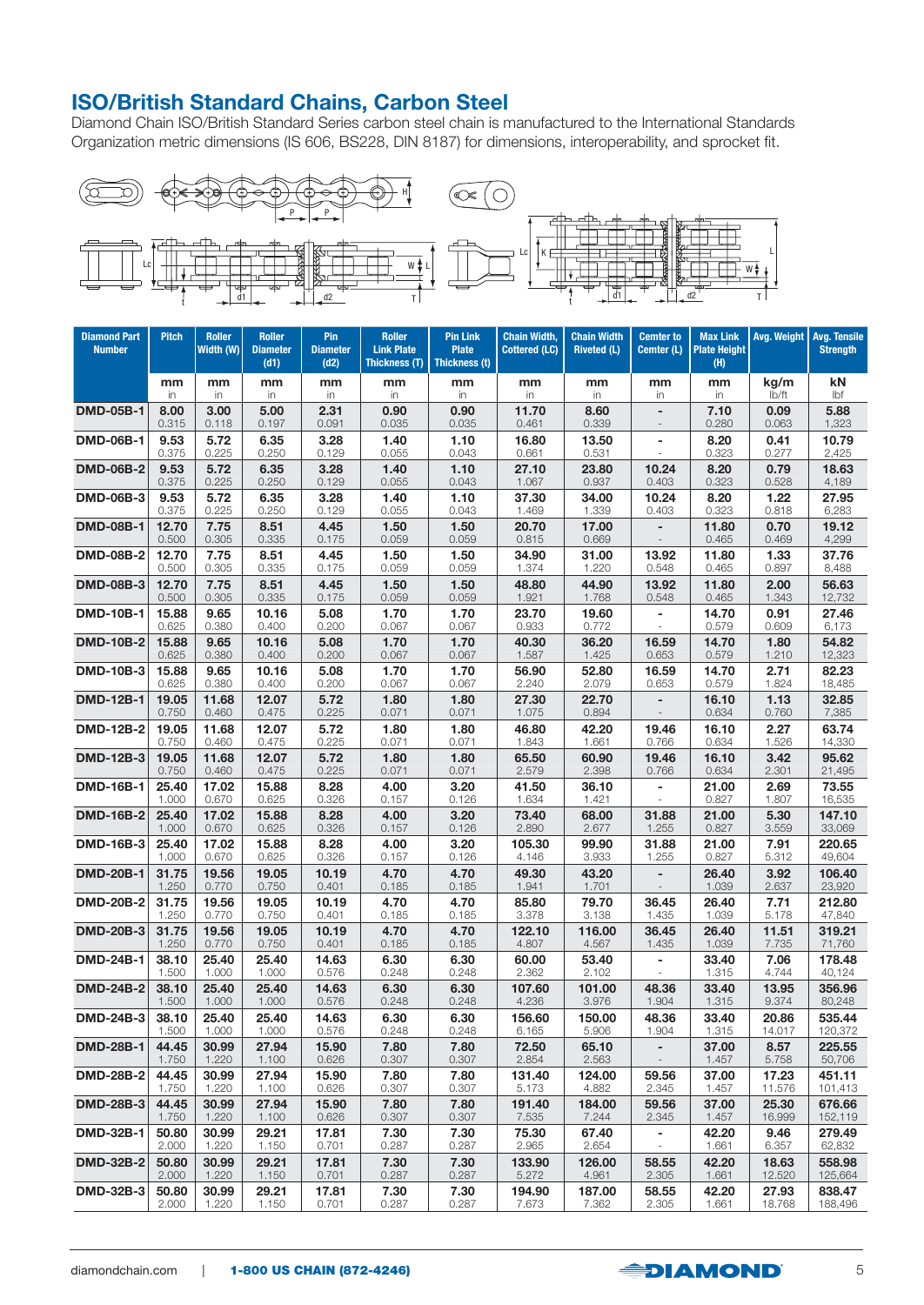## ISO/British Standard Chains, Oval Contour

Diamond Chain ISO/British Standard oval contour roller chain features full oval contour linkplates for maximum plate rigidity in high load fatigue applications.





| <b>Diamond Part</b><br><b>Number</b> | <b>Pitch</b>   | <b>Roller</b><br><b>Width</b><br>(W) | <b>Roller</b><br><b>Diameter</b><br>(d1) | Pin<br><b>Diameter</b><br>(d2) | <b>Roller</b><br><b>Link Plate</b><br>Thickness (T) | <b>Pin Link</b><br><b>Plate</b><br>Thickness (t) | <b>Chain Width,</b><br><b>Cottered (LC)</b> | <b>Chain Width</b><br><b>Riveted (L)</b> | <b>Cemter to</b><br>Cemter (L) | <b>Max Link</b><br><b>Plate Height</b><br>(H) | Avg. Weight   | <b>Avg. Tensile</b><br><b>Strength</b> |
|--------------------------------------|----------------|--------------------------------------|------------------------------------------|--------------------------------|-----------------------------------------------------|--------------------------------------------------|---------------------------------------------|------------------------------------------|--------------------------------|-----------------------------------------------|---------------|----------------------------------------|
|                                      | mm             | mm                                   | mm                                       | mm                             | mm                                                  | mm                                               | mm                                          | mm                                       | mm                             | mm                                            | kg/m          | kN                                     |
|                                      | in.            | in                                   | in.                                      | in.                            | in                                                  | in.                                              | in.                                         | in                                       | in.                            | in.                                           | lb/ft         | Ibf                                    |
| <b>DMD-08B0C</b>                     | 12.70<br>0.500 | 7.75<br>0.305                        | 8.51<br>0.335                            | 4.45<br>0.175                  | 1.50<br>0.059                                       | 1.50<br>0.059                                    | 20.70<br>0.815                              | 17.00<br>0.669                           | -                              | 11.80<br>0.465                                | 0.76<br>0.508 | 19.12<br>4,299                         |
| <b>DMD-08BOC-2</b>                   | 12.70          | 7.75                                 | 8.51                                     | 4.45                           | 1.50                                                | 1.50                                             | 34.90                                       | 31.00                                    | 13.92                          | 11.80                                         | 1.44          | 37.76                                  |
|                                      | 0.500          | 0.305                                | 0.335                                    | 0.175                          | 0.059                                               | 0.059                                            | 1.374                                       | .220                                     | 0.548                          | 0.465                                         | 0.965         | 8,488                                  |
| <b>DMD-10B0C</b>                     | 15.88<br>0.625 | 9.65<br>0.380                        | 10.16<br>0.400                           | 5.08<br>0.200                  | 1.70<br>0.067                                       | 1.70<br>0.067                                    | 23.70<br>0.933                              | 19.60<br>0.772                           | -                              | 14.70<br>0.579                                | 0.98<br>0.660 | 27.46<br>6,173                         |
| <b>DMD-10B0C-2</b>                   | 15.88          | 9.65                                 | 10.16                                    | 5.08                           | 1.70                                                | 1.70                                             | 40.30                                       | 36.20                                    | 16.59                          | 14.70                                         | 1.94          | 54.82                                  |
|                                      | 0.625          | 0.380                                | 0.400                                    | 0.200                          | 0.067                                               | 0.067                                            | 1.587                                       | 1.425                                    | 0.653                          | 0.579                                         | 1.306         | 12,323                                 |
| <b>DMD-12B0C</b>                     | 19.05<br>0.750 | 11.68<br>0.460                       | 12.07<br>0.475                           | 5.72<br>0.225                  | 1.80<br>0.071                                       | 1.80<br>0.071                                    | 27.30<br>1.075                              | 22.70<br>0.894                           | -                              | 16.10<br>0.634                                | 1.22<br>0.820 | 31.87<br>7,165                         |
| <b>DMD-12BOC-2</b>                   | 19.05          | 11.68                                | 12.07                                    | 5.72                           | 1.80                                                | 1.80                                             | 46.80                                       | 42.20                                    | 19.46                          | 16.10                                         | 2.45          | 63.74                                  |
|                                      | 0.750          | 0.460                                | 0.475                                    | 0.225                          | 0.071                                               | 0.071                                            | 1.843                                       | 1.661                                    | 0.766                          | 0.634                                         | 1.647         | 14,330                                 |
| DMD-16BOC                            | 25.40<br>1.000 | 17.02<br>0.670                       | 15.88<br>0.625                           | 8.28<br>0.326                  | 4.00<br>0.157                                       | 3.20<br>0.126                                    | 41.50<br>1.634                              | 36.10<br>1.421                           | -                              | 21.00<br>0.827                                | 2.90<br>1.952 | 73.55<br>16,535                        |
| <b>DMD-16BOC-2</b>                   | 25.40          | 17.02                                | 15.88                                    | 8.28                           | 4.00                                                | 3,20                                             | 73.40                                       | 68.00                                    | 31.88                          | 21.00                                         | 5.72          | 147.10                                 |
|                                      | 1.000          | 0.670                                | 0.625                                    | 0.326                          | 0.157                                               | 0.126                                            | 2.890                                       | 2.677                                    | .255                           | 0.827                                         | 3.846         | 33,069                                 |

#### ISO/British Standard Chains, Stainless Steel

Diamond ISO/British Standard stainless steel chain is manufactured to the International Standards Organization metric requirements (IS 606, BS228, DIN 8187) for dimensions, interchangeability, and sprocket fit. All chain components are 300 series (austenitic) stainless steel.



| <b>Diamond Part</b><br><b>Number</b> | <b>Pitch</b>   | <b>Roller</b><br>Width (W) | <b>Roller</b><br><b>Diameter</b><br>(d1) | Pin<br><b>Diameter</b><br>(d2) | <b>Roller</b><br><b>Link Plate</b><br><b>Thickness (T)</b> | <b>Pin Link</b><br><b>Plate</b><br><b>Thickness (t)</b> | <b>Chain</b><br>Width,<br><b>Cottered (LC)</b> | <b>Chain</b><br><b>Width</b><br><b>Riveted (L)</b> | <b>Cemter to</b>         | <b>Max Link</b><br>Cemter (L) Plate Height<br>(H) | Avg. Weight Avg. Tensile | <b>Strength</b> |
|--------------------------------------|----------------|----------------------------|------------------------------------------|--------------------------------|------------------------------------------------------------|---------------------------------------------------------|------------------------------------------------|----------------------------------------------------|--------------------------|---------------------------------------------------|--------------------------|-----------------|
|                                      | mm             | mm                         | mm                                       | mm                             | mm                                                         | mm                                                      | mm                                             | mm                                                 | mm                       | mm                                                | kg/m                     | kN              |
|                                      | in             | in.                        | in.                                      | in                             | in.                                                        | in.                                                     | in.                                            | in                                                 | in                       | in                                                | lb/ft                    | lbf             |
| <b>DMD-06B-1SS</b>                   | 9.53<br>0.375  | 5.72<br>0.225              | 6.35<br>0.250                            | 3.28<br>0.129                  | 1.40<br>0.055                                              | 1.10<br>0.043                                           | 16.80<br>0.661                                 | 13.50<br>0.531                                     |                          | 8.20<br>0.323                                     | 0.42<br>0.281            | 10.79<br>2,425  |
| <b>DMD-06B-2SS</b>                   | 9.53           | 5.72                       | 6.35                                     | 3.28                           | 1.40                                                       | 1.10                                                    | 27.10                                          | 23.80                                              | 10.24                    | 8.20                                              | 0.80                     | 18.63           |
|                                      | 0.375          | 0.225                      | 0.250                                    | 0.129                          | 0.055                                                      | 0.043                                                   | 1.067                                          | 0.937                                              | 0.403                    | 0.323                                             | 0.539                    | 4,189           |
| <b>DMD-08B-1SS</b>                   | 12.70<br>0.500 | 7.75<br>0.305              | 8.51<br>0.335                            | 4.45<br>0.175                  | 1.50<br>0.059                                              | 1.50<br>0.059                                           | 20.70<br>0.815                                 | 17.00<br>0.669                                     |                          | 11.80<br>0.465                                    | 0.70<br>0.468            | 19.12<br>4,299  |
| <b>DMD-08B-2SS</b>                   | 12.70          | 7.75                       | 8.51                                     | 4.45                           | 1.50                                                       | 1.50                                                    | 34.90                                          | 31.00                                              | 13.92                    | 11.80                                             | 1.36                     | 37.76           |
|                                      | 0.500          | 0.305                      | 0.335                                    | 0.175                          | 0.059                                                      | 0.059                                                   | 1.374                                          | 1.220                                              | 0.548                    | 0.465                                             | 0.916                    | 8,488           |
| <b>DMD-10B-1SS</b>                   | 15.88<br>0.625 | 9.65<br>0.380              | 10.16<br>0.400                           | 5.08<br>0.200                  | 1.70<br>0.067                                              | 1.70<br>0.067                                           | 23.70<br>0.933                                 | 19.60<br>0.772                                     | $\overline{\phantom{a}}$ | 14.70<br>0.579                                    | 0.93<br>0.622            | 27.46<br>6,173  |
| <b>DMD-10B-2SS</b>                   | 15.88          | 9.65                       | 10.16                                    | 5.08                           | 1.70                                                       | 1.70                                                    | 40.30                                          | 36.20                                              | 16.59                    | 14.70                                             | 1.84                     | 54.82           |
|                                      | 0.625          | 0.380                      | 0.400                                    | 0.200                          | 0.067                                                      | 0.067                                                   | 1.587                                          | 1.425                                              | 0.653                    | 0.579                                             | 1.236                    | 12,323          |
| <b>DMD-12B-1SS</b>                   | 19.05<br>0.750 | 11.68<br>0.460             | 12.07<br>0.475                           | 5.72<br>0.225                  | 1.80<br>0.071                                              | 1.80<br>0.071                                           | 27.30<br>1.075                                 | 22.70<br>0.894                                     |                          | 16.10<br>0.634                                    | 1.15<br>0.776            | 32.85<br>7,385  |
| <b>DMD-12B-2SS</b>                   | 19.05          | 11.68                      | 12.07                                    | 5.72                           | 1.80                                                       | 1.80                                                    | 46.80                                          | 42.20                                              | 19.46                    | 16.10                                             | 2.32                     | 63.74           |
|                                      | 0.750          | 0.460                      | 0.475                                    | 0.225                          | 0.071                                                      | 0.071                                                   | 1.843                                          | 1.661                                              | 0.766                    | 0.634                                             | 1.561                    | 14,330          |
| <b>DMD-16B-1SS</b>                   | 25.40<br>1.000 | 17.02<br>0.670             | 15.88<br>0.625                           | 8.28<br>0.326                  | 4.00<br>0.157                                              | 3.20<br>0.126                                           | 41.50<br>1.634                                 | 36.10<br>1.421                                     | -                        | 21.00<br>0.827                                    | 2.75<br>1.848            | 73.55<br>16,535 |
| <b>DMD-16B-2SS</b>                   | 25.40          | 17.02                      | 15.88                                    | 8.28                           | 4.00                                                       | 3.20                                                    | 73.40                                          | 68.00                                              | 31.88                    | 21.00                                             | 5.42                     | 147.10          |
|                                      | 1.000          | 0.670                      | 0.625                                    | 0.326                          | 0.157                                                      | 0.126                                                   | 2.890                                          | 2.677                                              | 1.255                    | 0.827                                             | 3.639                    | 33,069          |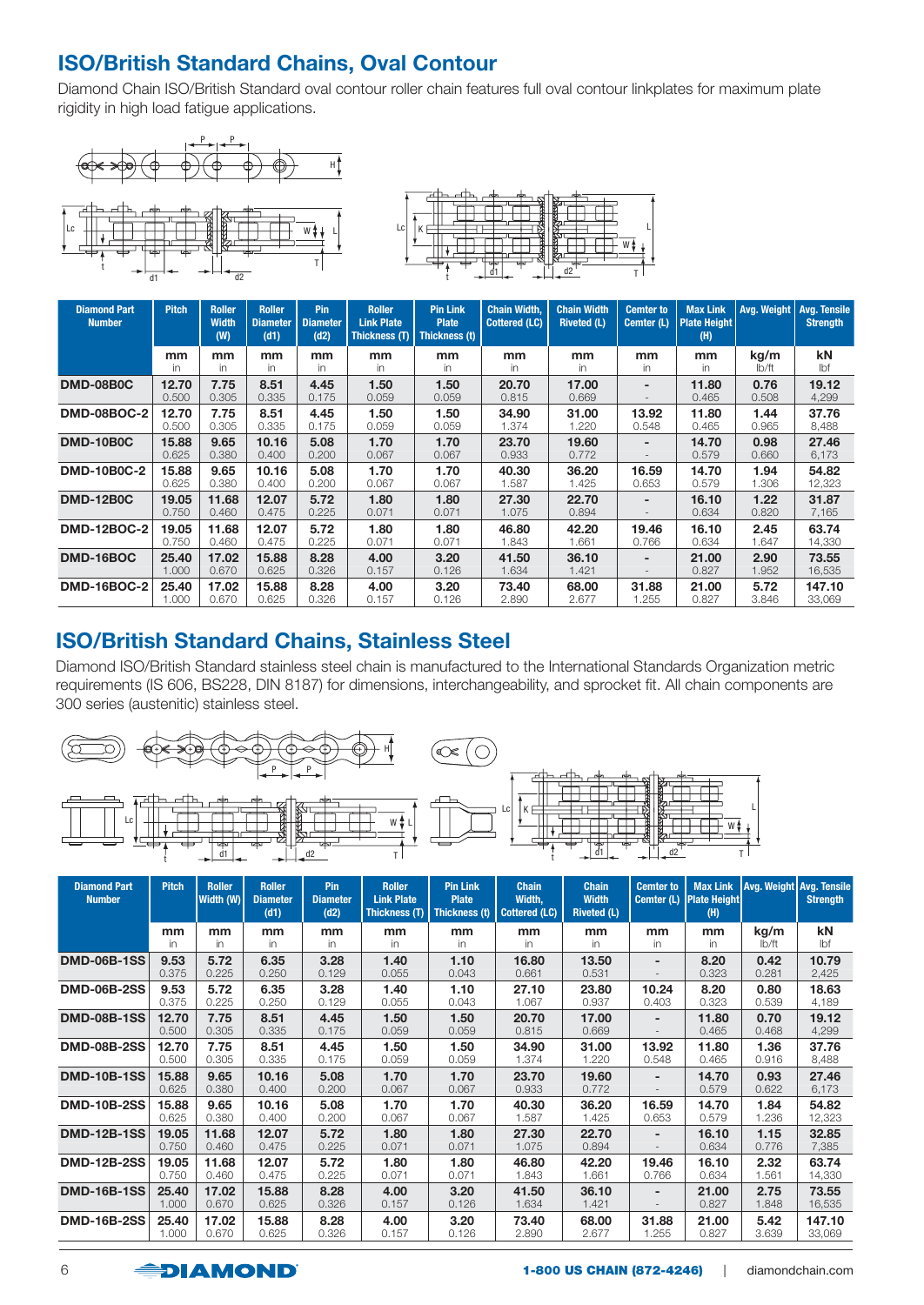### Attachment Summary

This list provides an at-a-glance reference for standard attachments for Diamond Series ISO/British Standard roller chain. Please contact Diamond Chain Customer Service for additional details.

| <b>Single Pitch</b><br><b>Standard Attachments</b> |                                                                | <b>Diamond</b> | <b>Tsubaki</b> | <b>Renold</b> | <b>Drives</b> |
|----------------------------------------------------|----------------------------------------------------------------|----------------|----------------|---------------|---------------|
|                                                    | <b>Bent Linkplate</b><br>one side - one hole                   | $B1-1H$        | $A-1$          | $A-1$         | $RA-1$        |
|                                                    | Bent Linkplate<br>two sides - one hole                         | <b>B2-1H</b>   | $K-1$          | $K-1$         | <b>BK-1</b>   |
|                                                    | Wide Contour<br>Bent Linkplate<br>one side - one hole          | <b>WCB1-1H</b> | $WA-1$         | $WA-1$        | WBA-1         |
|                                                    | Wide Contour<br>Bent Linkplate<br>one side - two holes         | <b>WCB1-2H</b> | $WA-2$         | $WA-2$        | WBA-2         |
|                                                    | Wide Contour<br><b>Bent Linkplate</b><br>two sides - one hole  | <b>WCB2-1H</b> | $WK-1$         | $WK-1$        | WBK-1         |
|                                                    | Wide Contour<br><b>Bent Linkplate</b><br>two sides - two holes | WCB2-2H        | $WK-2$         | $WK-2$        | WBK-2         |
|                                                    | One Pin Extended                                               | E1             | $D-1$          | $D-1$         | $D-1$         |

| <b>Single Pitch</b><br><b>Standard Attachments</b> |                                                             | <b>Diamond</b> | <b>Tsubaki</b> | <b>Renold</b> | <b>Drives</b> |
|----------------------------------------------------|-------------------------------------------------------------|----------------|----------------|---------------|---------------|
|                                                    | Straight Linkplate<br>one side - one hole                   | $S1-1H$        | $SA-1$         | $M-35$        | $SA-1$        |
|                                                    | Straight Linkplate<br>two sides - one hole                  | $S2-1H$        | $SK-1$         | $M-1$         | $SK-1$        |
|                                                    | Wide Contour<br>Straight Linkplate<br>one side - one hole   | <b>WCS1-1H</b> | WSA-1          | WM-35         | WSA-1         |
|                                                    | Wide Contour<br>Straight Linkplate<br>one side - two holes  | <b>WCS1-2H</b> | WSA-2          | WM-35-2       | WSA-2         |
|                                                    | Wide Contour<br>Straight Linkplate<br>two sides - one hole  | <b>WCS2-1H</b> | WSK-1          | $WM-1$        | WSK-1         |
|                                                    | Wide Contour<br>Straight Linkplate<br>two sides - two holes | <b>WCS2-2H</b> | WSK-2          | $WM-2$        | WSK-2         |
|                                                    | Two Pins Extended                                           | E <sub>2</sub> | $D-3$          | $D-3$         | $D-3$         |

#### Standard Contour Straight and Bent Attachments



| <b>Chain Size</b> | <b>Pitch</b> | D     | H     | ĸ     |       | s     |       | W.     |       |
|-------------------|--------------|-------|-------|-------|-------|-------|-------|--------|-------|
|                   | mm           | mm    | mm    | mm    | mm    | mm    | mm    | mm     | mm    |
|                   |              | in    | in    | in.   | in    | in    | in    | in     | in    |
| 06B               | 9.53         | 3.50  | 6.50  | 13.50 | 8.00  | 9.52  | 1.30  | 27.00  | 19.04 |
|                   | 0.375        | 0.138 | 0.256 | 0.531 | 0.315 | 0.375 | 0.051 | 1.063  | 0.750 |
| 08B               | 12.70        | 4.50  | 8.90  | 18.90 | 9.50  | 13.35 | 1.60  | 36.40  | 25.40 |
|                   | 0.500        | 0.177 | 0.350 | 0.744 | 0.374 | 0.526 | 0.063 | 1.433  | 1.000 |
| 10B               | 15.88        | 5.30  | 10.31 | 22.95 | 14.30 | 16.50 | 1.70  | 44.60  | 31.96 |
|                   | 0.625        | 0.209 | 0.406 | 0.904 | 0.563 | 0.650 | 0.067 | 1.756  | 1.258 |
| 12B               | 19.05        | 6.40  | 13.46 | 28.60 | 16.00 | 21.45 | 1.85  | 52.20  | 39.10 |
|                   | 0.750        | 0.252 | 0.530 | 1.126 | 0.630 | 0.844 | 0.073 | 2.055  | .539  |
| 16B               | 25.40        | 6.40  | 15.88 | 34.00 | 19.10 | 23.15 | 3.10  | 72.60  | 50.80 |
|                   | 1.000        | 0.252 | 0.625 | .339  | 0.752 | 0.911 | 0.122 | 2.858  | 2.000 |
| 20 <sub>B</sub>   | 31.75        | 8.40  | 19.80 | 45.70 | 25.00 | 30.50 | 3.50  | 85.50  | 64.30 |
|                   | 1.250        | 0.331 | 0.780 | .799  | 0.984 | 1.201 | 0.138 | 3.366  | 2.531 |
| 24B               | 38.10        | 10.50 | 26.70 | 69.55 | 30.00 | 36.00 | 4.80  | 108.40 | 76.20 |
|                   | 1.500        | 0.413 | 1.051 | 2.738 | 1.181 | 1.417 | 0.189 | 4.268  | 3.000 |



#### Wide Contour **Straight and Bent Attachments**

|                   |              |       |       |               |       |       |       |        | .     |
|-------------------|--------------|-------|-------|---------------|-------|-------|-------|--------|-------|
| <b>Chain Size</b> | <b>Pitch</b> | D     | Hw    | K             | Lw    | Sw    | ÷     | W      | X     |
|                   | mm           | mm    | mm    | <sub>mm</sub> | mm    | mm    | mm    | mm     | mm    |
|                   | in           | in    | in.   | in            | in.   | in.   | in.   | in.    | in.   |
| 06B               | 9.53         | 3.50  | 6.50  | 13.50         | 17.72 | 1.30  | 1.30  | 27.00  | 19.04 |
|                   | 0.375        | 0.138 | 0.256 | 0.531         | 0.698 | 0.051 | 0.051 | 1.063  | 0.750 |
| 08B               | 12.70        | 4.50  | 8.90  | 18.90         | 23.30 | 1.60  | 1.60  | 36.40  | 25.40 |
|                   | 0.500        | 0.177 | 0.350 | 0.744         | 3.000 | 0.063 | 0.063 | 1.433  | 1.000 |
| 10B               | 15.88        | 5.30  | 10.31 | 22.95         | 29.58 | 1.70  | 1.70  | 44.60  | 31.96 |
|                   | 0.625        | 0.209 | 0.406 | 0.904         | 1.165 | 0.067 | 0.067 | 1.756  | 1.258 |
| 12B               | 19.05        | 6.40  | 13.46 | 28.60         | 34.05 | 1.85  | 1.85  | 52.20  | 39.10 |
|                   | 0.750        | 0.252 | 0.530 | 1.126         | 1.341 | 0.073 | 0.073 | 2.055  | 1.539 |
| 16B               | 25.40        | 6.40  | 15.88 | 34.00         | 46.40 | 3.10  | 3.10  | 72.60  | 50.80 |
|                   | 1.000        | 0.252 | 0.625 | 1.339         | 1.827 | 0.122 | 0.122 | 2.858  | 2.000 |
| 20 <sub>B</sub>   | 31.75        | 8.40  | 19.80 | 45.70         | 58.10 | 3.50  | 3.50  | 85.50  | 64.30 |
|                   | 1.250        | 0.331 | 0.780 | .799          | 2.287 | 0.138 | 0.138 | 3.366  | 2.531 |
| 24B               | 38.10        | 10.50 | 26.70 | 69.55         | 71.40 | 4.80  | 4.80  | 108.40 | 76.20 |
|                   | 1.500        | 0.413 | 1.051 | 2.738         | 2.811 | 0.189 | 0.189 | 4.268  | 3.000 |



 $\begin{picture}(45,10) \put(0,0){\line(1,0){10}} \put(10,0){\line(1,0){10}} \put(10,0){\line(1,0){10}} \put(10,0){\line(1,0){10}} \put(10,0){\line(1,0){10}} \put(10,0){\line(1,0){10}} \put(10,0){\line(1,0){10}} \put(10,0){\line(1,0){10}} \put(10,0){\line(1,0){10}} \put(10,0){\line(1,0){10}} \put(10,0){\line(1,0){10}} \put(10,0){\line(1$